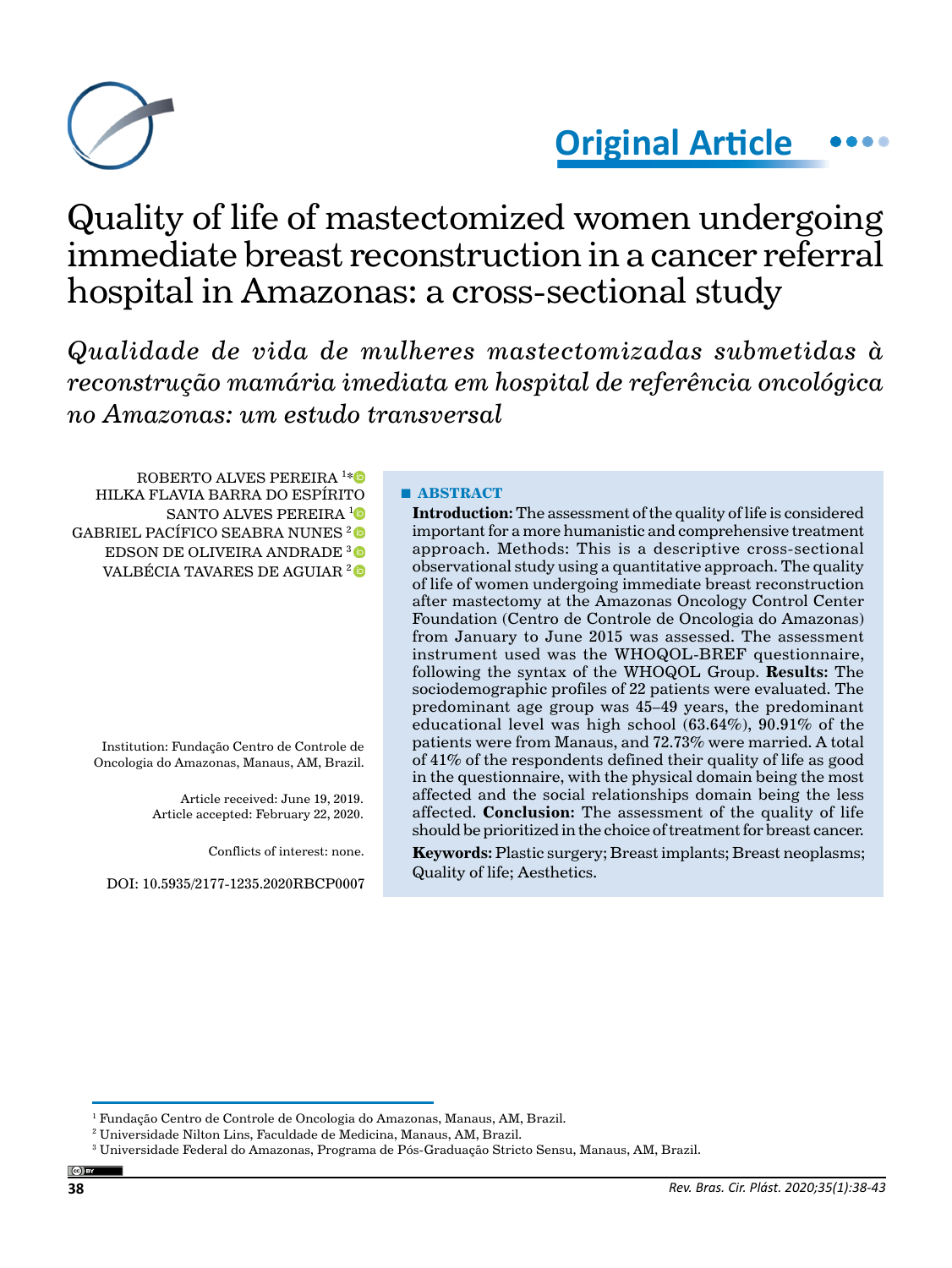#### **■ RESUMO**

**Introdução:** A avaliação da qualidade de vida é importante para uma abordagem mais humana e abrangente. **Métodos:**  Trata-se de um estudo observacional transversal descritivo com abordagem quantitativa que avaliou a qualidade de vida em mulheres submetidas à reconstrução mamária imediata após a mastectomia, no período de janeiro a junho de 2015, na Fundação Centro de Controle de Oncologia do Amazonas. O instrumento de avaliação foi o questionário WHOQOL-bref, seguindo a sintaxe do Grupo WHOQOL. **Resultados:** Foram avaliadas 22 pacientes, em relação ao perfil sócio demográfico, a faixa etária predominante foi de 45 a 49 anos, o ensino médio foi o mais frequente no estudo (63,64%) e em relação a procedência 90,91% das pacientes foram de Manaus, quanto a estado civil 72,73% eram casadas. Na avaliação através do questionário, a autoavaliação de qualidade de vida foi definida como boa em 41%, o domínio físico apresentou o maior comprometimento, enquanto o domínio de relações sociais foi o menos afetado. **Conclusão:** A avaliação da qualidade de vida deve ser parte primordial na escolha do tratamento do câncer de mama.

**Descritores:** Cirurgia plástica; Implantes de mama; Neoplasias da mama; Qualidade de vida; Estética.

### **INTRODUCTION**

Cancer and its treatment still involve a crucial factor, namely body image changes, which are intensively experienced by women. Women with cancer may experience significant emotional and psychosocial trauma. Cancer is a disease that is often associated with death; hence, cancer patients develop a stigma toward the disease. Patients diagnosed with malignant neoplasm experience various losses, extending from the diagnosis to the treatment and prognosis of the disease. In women, body image changes are associated with significant psychological trauma $^{\rm l}$ .

The assessment of the quality of life (QOL) considers the subjective perception of the patient, which is an important step toward a more comprehensive and humanistic approach to cancer treatment. This trend is well documented in the literature due to the increased number of breast cancer studies presenting results obtained through the assessment of the  $\rm QOL^1$ .

Breast reconstruction can restore the patient's physical form and integrity, among other demonstrated benefits. In this scenario, psychological well-being plays a crucial role since breast reconstruction can reduce the impact generated by stigmas and the sequelae of cancer surgery. An increasing number of patients are being favored<sup>2</sup> by the spread of this surgical technique and its advances.

Indicating immediate breast reconstruction not only optimizes body contour of women but also, causes a positive impact on their QOL. Understanding this should increase the awareness of the importance of this parameter because treatment of the disease is not enough; it is necessary to provide QOL after treatment<sup>2</sup>.

This study aims to demonstrate, by assessing the QOL questionnaire, the importance of QOL for all professionals involved in the treatment, which would ensure that this parameter is prioritized in the choice of treatment of women with breast cancer at the CECON Foundation (FCECON).

### **METHODS**

This is an observational, cross-sectional, descriptive, quantitative study where we assessed the QOL of women undergoing mastectomy with immediate breast reconstruction through the administration of the WHOQOL-BREF questionnaire. It is a self-explanatory and self-assessment instrument comprising 26 questions related to 4 domains: physical, psychological, social relationships, and environment. Each of the questions was scored on a scale from 1 to 5. The scores of the domains were calculated according to the syntax proposed by the WHOQOL Group ranging from 0 to 100 and following a positive direction, that is, higher scores represented a better assessment of QOL.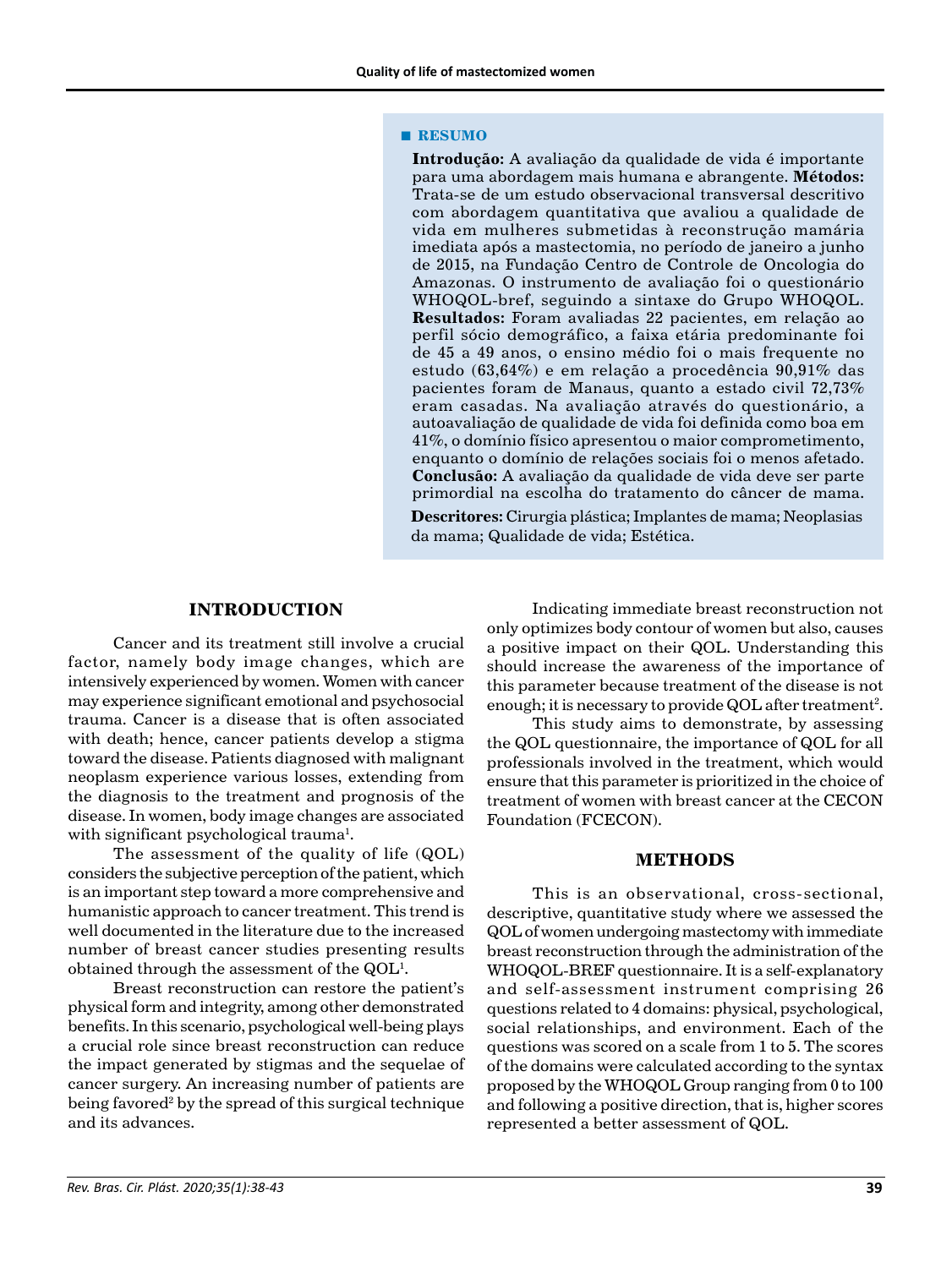The study population comprised women registered at FCECON who underwent a mastectomy and who wanted to undergo immediate breast reconstruction and who spontaneously agreed to complete the WHOQOL-BREF questionnaire. Twentytwo patients were selected.

From January 2015 to June 2015, 51 mastectomies were performed at FCECON (6 in January, 5 in February, 10 in March, 11 in April, 12 in May, and 7 in June). Only 25 patients were selected because the remaining 26 patients had advanced tumors, and the breast service did not indicate immediate reconstruction for these patients (3 in January, 5 in March, 8 in April, 5 in May, and 5 in June). A total of three patients withdrew from the study: one patient decided at the time of surgery not to undergo immediate breast reconstruction after mastectomy (March, 15) and two patients did not undergo breast reconstruction due to tumor growth and loss of surgical margin of safety (1 in March and 2 in May).

The patients answered the questionnaire during outpatient care 30 days after undergoing the surgical procedure of immediate breast reconstruction after mastectomy. The questionnaire was administered during this time because, at that time, patients have not yet received adjuvant treatments, such as chemotherapy and radiotherapy, whose side effects could interfere with QOL.

The study was assessed and approved by the Human Research Ethics Committee of the FCECON (CAAE number: 39808514.4.0000.0004).

### **RESULTS**

The age group with the highest incidence of breast reconstruction was 45–49 years, corresponding to 27.27% of patients, and the age groups with the lowest incidence of breast reconstruction were 60–64 years and 65–69 years, corresponding to  $4.55\%$ of patients. High school was the most prevalent educational level, accounting for 63.64% of patients, and higher educational level and complete and incomplete elementary education accounted for 22.73% and 4.55% of patients, respectively. Married, divorced, and single women accounted for 72.73%, 18.18%, and 9.09% of the study sample, respectively.A total of 90.91% of the patients were from Manaus City, and the rest were from the countryside cities of Itacoatiara and Apuí.

A total of 41% of the patients defined their QOL as good, and 5% defined it as bad. Approximately 50% of patients considered themselves very satisfied with their health, while 4% reported dissatisfaction.

In the psychological domain, which assesses the acceptance of physical appearance, 55% of the patients reported being completely satisfied, and the rest was divided between being very satisfied and moderately satisfied. None of the patients reported being completely dissatisfied with their physical appearance. While 5% of patients reported being dissatisfied with themselves, 50% reported being satisfied. A total of 82% of women had negative feelings.

A total of 36%, 9%, and 14% of patients reported being satisfied, being very satisfied, and being dissatisfied with their performance in daily activities, respectively.

Regarding social relationships, while 46% of patients reported being satisfied with their sexual life, 13.5% reported being dissatisfied. In the subjective selfassessment of personal relationships, 46% of patients reported being very satisfied, and only 9% reported being dissatisfied to some extent.

As shown in Table 1, although there was no significant difference between the domains, the scores for personal relationships and self-assessment of QOL domains were slightly higher than those of other domains.

Figure 1 shows the means of the domains' scores of the questionnaire for assessing the QOL on a scale from 0 to 100. All domains had an approximate score of 72.51, with the physical domain having the lowest score of 68.83.

Figure 2 shows the means of the scores of the 24 facets and the QOL self-assessment question on a scale from 0 to 100. The mobility facet, which

| Mean  | <b>Standard</b><br><b>Deviation</b> | <b>Coefficient Of</b><br><b>Variation</b> | <b>Minimum Value</b> | <b>Maximum Value</b> | Extent |
|-------|-------------------------------------|-------------------------------------------|----------------------|----------------------|--------|
| 15.01 | 2.36                                | 15.72                                     | 10.86                | 18.86                | 8.00   |
| 15.58 | 2.33                                | 14.98                                     | 7.33                 | 18.00                | 10.67  |
| 16.00 | 3.05                                | 19.07                                     | 8.00                 | 20.00                | 12.00  |
| 15.70 | 1.89                                | 12.02                                     | 12.00                | 19.00                | 7.00   |
| 16.73 | 3.30                                | 19.71                                     | 8.00                 | 20.00                | 12.00  |
| 15.60 | 1.96                                | 12.55                                     | 9.85                 | 18.62                | 8.77   |
|       |                                     |                                           |                      |                      |        |

QOL: Quality Of Life

**Table 1.** Descriptive domain statistics.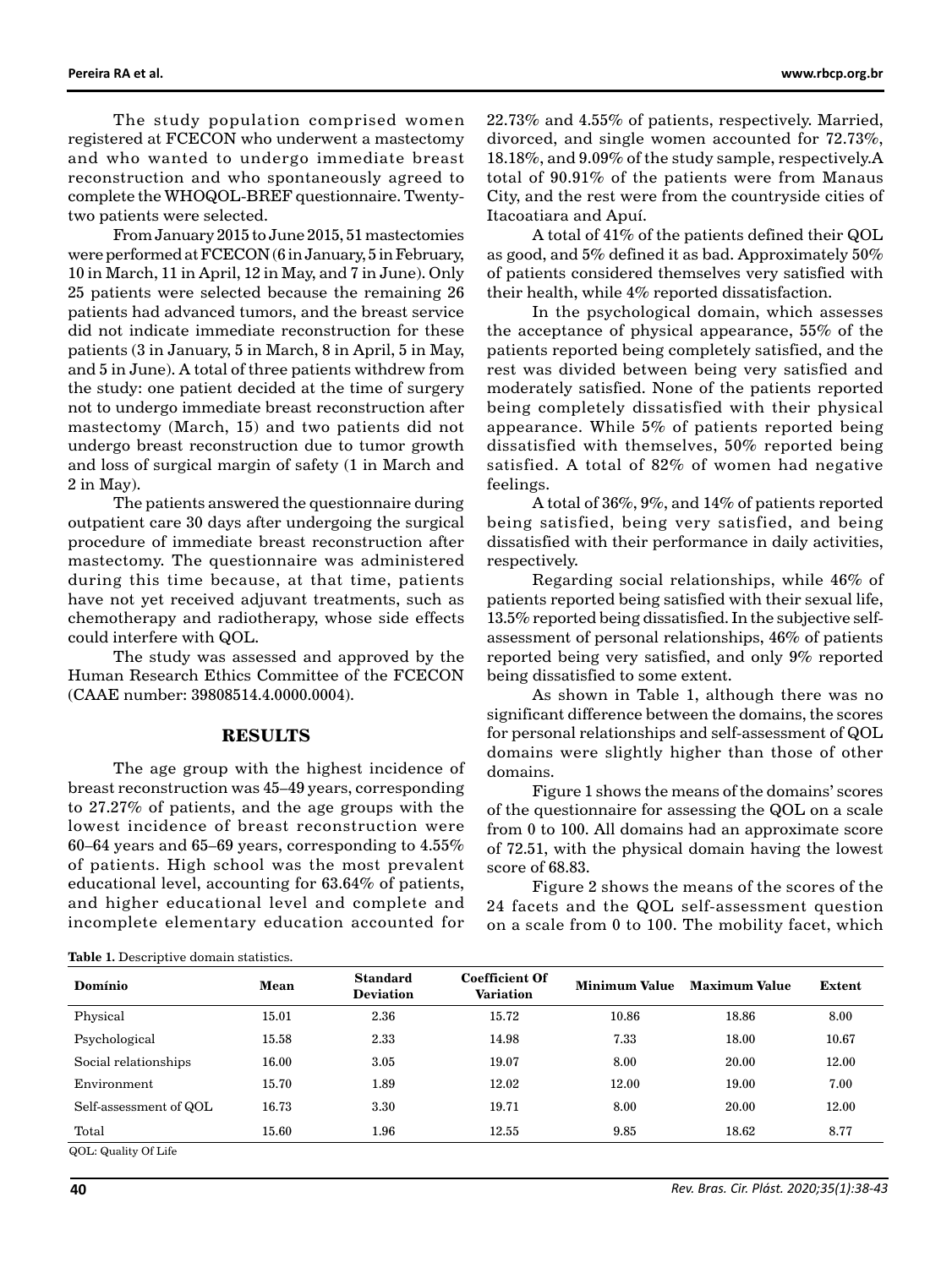

Figure 1. Distribution according to the general analysis of the WHOQOL--BREF domains.

belongs to the physical domain, had the best score, with 89.77. However, the environment domain, represented by the recreation and leisure facet, had the lowest score, with 43.18. The score of selfassessment of QOL was 79.55, showing that the patients had good QOL.

## **DISCUSSION**

The predominant age group undergoing breast reconstruction was 45–49 years, corresponding to 27.27% of patients. The age groups 40–44 years and 55–59 years corresponded to 22.73% of patients. Gomes

et al., in 2015<sup>3</sup>, conducted a cross-sectional study with 37 women and observed a mean age of 57 years and a prevalence of 72% of women aged 50 years or higher. Similarly, Garcia et al., in 2018<sup>4</sup>, conducted a crosssectional study with 35 women and observed a mean age of 50 years.

High school was the predominant educational level, corresponding to 63.64% of the patients assessed. Complete and incomplete elementary education corresponded to 4.55% of patients. Seidel et al., in 20175 , assessed 35 patients in the State of Santa Catarina and observed a prevalence of 53.1% of patients who had completed high school. Ferraz, in 20096 , observed that 65% of patients had incomplete elementary education, and 16.7% had completed high school, a result which is inconsistent to the results obtained in the present study.

Married women were predominant, corresponding to 72.73% of the study sample; moreover, 18.18% and 9.09% of women were divorced and single, respectively. Hughet et al., in 20097 , conducted a cross-sectional study with 110 women in Campinas (São Paulo) and observed that 68% of them were married. Seidel et al., in 20175 , found a similar result in their study conducted in 58 women in Santa Catarina with a prevalence of 56.6% of married women, which is consistent with the results obtained in the present study.



**Figure 2.** Distribution according to the general analysis of the WHOQOL-BREF facets.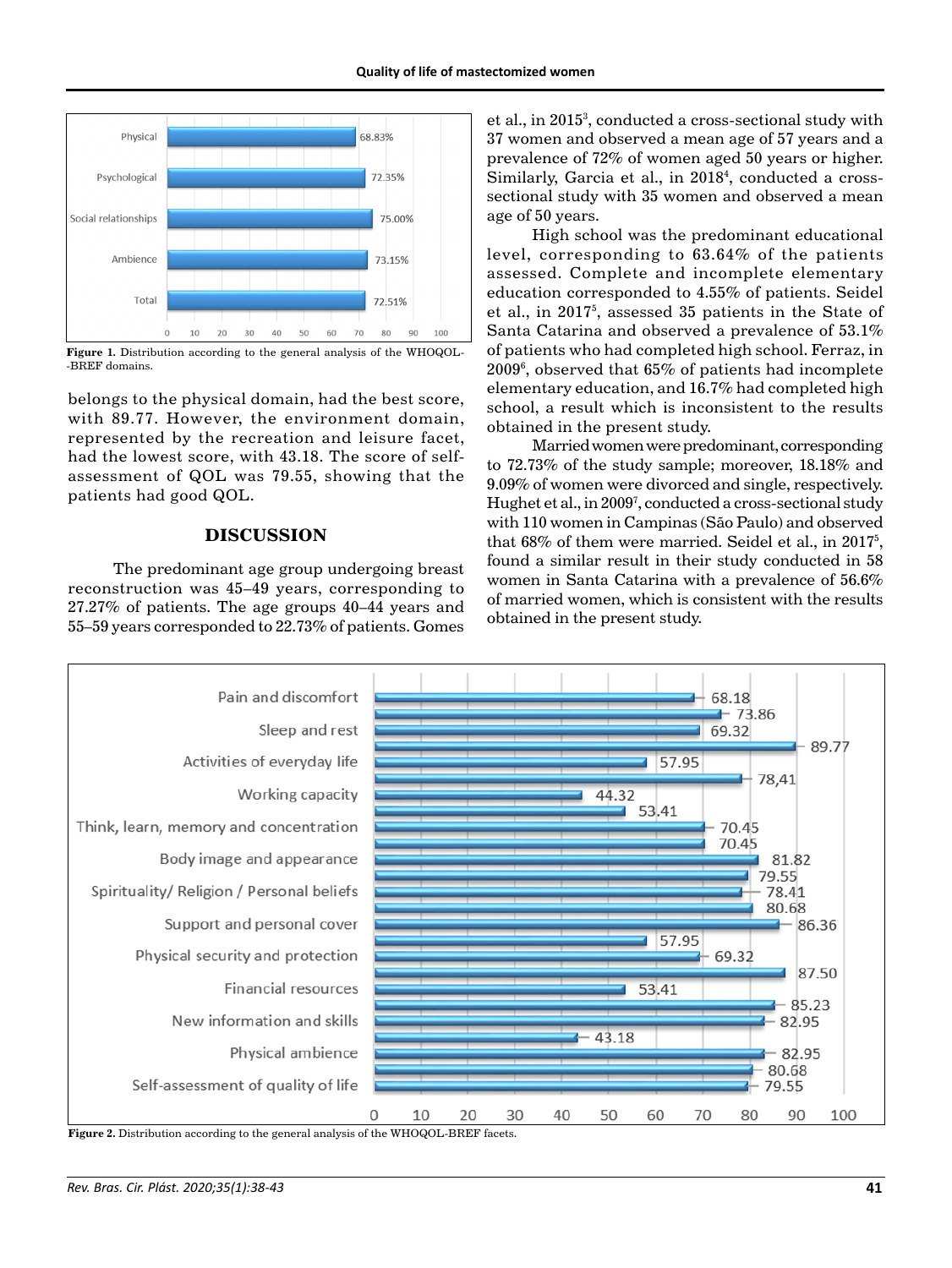A total of 90.91% of patients were from the Manaus City, and the rest were from the countryside cities of Amazonas. Pereira et al., in 2017, $^8$ , assessed 211 women from 2003 to 2013 at FCECON and observed that 21% were from countryside cities different from those of the present study.

A total of 41% of patients defined their QOL as good. Our results were consistent with the results obtained from the study of Paredes et al., in 2013<sup>9</sup>, who assessed 27 women in Fortaleza and obtained a satisfaction level of 41%.

The physiological score was 72.35, which is close to the scores obtained by Gomes et al., in 20153 , 71.87, and by Fuga, in  $2016^{10}$ , who assessed 18 patients in Rio Grande do Sul and found a mean age of 55.83 years and a score of 75.17.

The physical domain had the lowest score, with 68.83. This finding is consistent with the findings observed in the study of Garcia et al., in 20184 , in which the physical domain score of the 35 women assessed was 65.09. Jorge e Silva, in 2010<sup>11</sup>, conducted a crosssectional descriptive study with 50 patients in the region of Triângulo Mineiro, from August 2007 to April 2009, and observed that the physical domain was the most affected, with a score of 56.00.

Kluthcovsky and Urbanez, in 2012<sup>12</sup>, conducted a cross-sectional study with 199 women in Paraná and observed that the social relationships domain had the highest score, a result consistent with the results obtained in the present study, with a social relationship score of 75.00. However, in the study by Gomes et al., in 20153 , comprising 37 patients, the social relationships domain had a score of 62.39.

Jorge e Silva, in 2010<sup>11</sup>, and Garcia et al., in 20184 , found low environment scores, 58.10 and 60.31, respectively. The present study had different results, with a score of 73.15.

Paredes et al., in 20139 , assessed 27 mastectomized women undergoing immediate or late breast reconstruction using the WHOQOL-BREF questionnaire and found that women who underwent late reconstruction were more satisfied compared to women who underwent immediate breast reconstruction.

### **CONCLUSION**

When analyzing the criteria for QOL, negative feelings had an unfavorable outcome. However, breast reconstruction had a positive impact on the physical, social relationships, and environment domains.

The assessment of the QOL of women undergoing breast carcinoma treatment should be prioritized in the choice of surgical treatment since body image directly influences their QOL. In this way, breast reconstruction can provide this woman with an improved body contour, which will directly impact her QOL.

QOL should be prioritized in the choice of treatment to be offered to women with breast cancer. Further studies will certainly demonstrate the importance of this assessment.

### **COLLABORATIONS**

- **RAP** Analysis and/or data interpretation, Conception and design study, Conceptualization, Data Curation, Final manuscript approval, Formal Analysis, Funding Acquisition, Investigation, Methodology, Project Administration, Realization of operations and/or trials, Resources, Visualization, Writing - Original Draft Preparation, Writing - Review & Editing
- **HFBESAP** Writing Original Draft Preparation, Writing - Review & Editing
- **GPSN** Data Curation

| EOA | Writing - Review & Editing |  |  |
|-----|----------------------------|--|--|
|-----|----------------------------|--|--|

**VTA** Data Curation

### **REFERENCES**

- 1. Oliveira RR, Morais SS, Sarian LO. Efeitos da reconstrução mamária imediata sobre a qualidade de vida de mulheres mastectomizadas. Rev Bras Ginecol Obstetr [Internet]. 2010; [cited 2018 jun 20]; 32(12):602-8. Disponível em: [http://www.scielo.br/scielo.php?script=sci\\_arttext&pid](http://www.scielo.br/scielo.php?script=sci_arttext&pid=S0100-72032010001200007) [=S0100-72032010001200007](http://www.scielo.br/scielo.php?script=sci_arttext&pid=S0100-72032010001200007)
- 2. Angheben E, Garnica G. Oncoplastia mamaria. Rev Argent Cancerol. 2014;42(1):41-8.
- 3. Gomes NS, Soares MBO, Silva SR. Autoestima e qualidade de vida de mulheres submetidas à cirurgia oncológica de mama. Rev Min Enferm. 2015;19(2):120-6.
- 4. Garcia CP, Barazzetti DO, Rendón NB, Parente ELM, Vasconcelos ZAA, Ely JB. Avaliação da qualidade de vida em pacientes submetidas à reconstrução mamária no Mutirão Nacional da SBCP ano de 2016 em Santa Catarina. Rev Bras Cir Plást. 2018;33(Supl 1):172-5.
- 5. Seidel W, Bins-Ely J, Barazzetti DO, Giustina RD, Walter GP, Ferri TA, et al. Breast reconstruction after mastectomy for breast câncer: comparative analysis of early and delayed reconstruction. Minerva Chir. 2017;72(3):188-99.
- 6. Ferraz AMN. Avaliação da qualidade de vida de mulheres mastectomizadas [dissertação]. Rio Grande do Sul: Universidade Federal do Rio Grande do Sul – Programa de Pós-graduação em Medicina; 2009.
- 7. Hughet PR, Morais SS, Osis JMD, Pinto-Neto AM, Gurgel MSC. Qualidade de vida e sexualidade de mulheres tratadas de câncer de mama. Rev Bras Ginecol Obstet. 2009;31(2):61-7.
- 8. Pereira HFBESA, Viapiana OS, Silva KLT. Aspectos clínicos e patológicos do câncer de mama em mulheres jovens atendidas na FCECON entre 2003 e 2013. Rev Bras de Cancerologia. 2017;63(2):103-9.